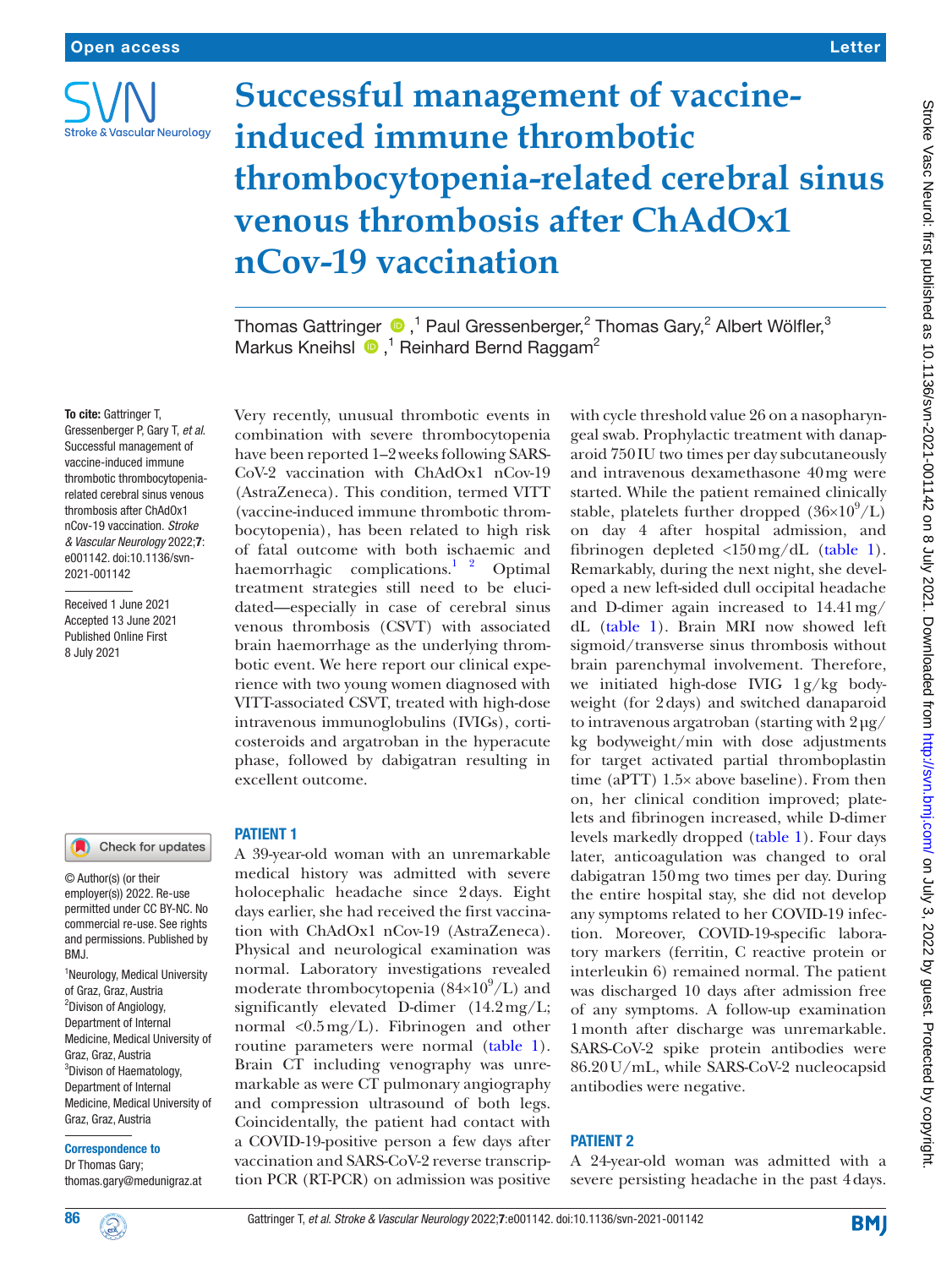| Table 1 Laboratory parameters over the course of time                                           | in both patients |                      |                  |                |                 |                       |                |                   |                  |                   |                |
|-------------------------------------------------------------------------------------------------|------------------|----------------------|------------------|----------------|-----------------|-----------------------|----------------|-------------------|------------------|-------------------|----------------|
| Variable (reference units)                                                                      | $\frac{1}{6}$    | $\mathbf{\dot{2}}^*$ | $\ddot{3}^*$     | $\ddot{4}$     | $\ddot{5}^*$    | $\ddot{\mathbf{6}}^*$ | $d7^*$         | $\ddot{\text{d}}$ | đe               | d <sub>10</sub> * | d18            |
| (39 years, first ChAdOx1 nCov-19 vaccination 8 days<br>before hospital admission)<br>Patient 1  |                  |                      |                  |                | CSVT            |                       |                |                   |                  |                   |                |
| Platelets (140-440×10 <sup>9</sup> /L)                                                          | $\approx$        | 5                    | 51               | 86             | 47              | 57                    | 104            | 104               | 86               | 121               | 126            |
| D-dimer (0.5mg/L)                                                                               | 14.2             | 11.4                 | 11.8             | 11.9           | 14.4            | 9.36                  | 8.63           | 11                | 7.65             | 4.14              | 0.91           |
| Fibrinogen (210-400 mg/dL)                                                                      | 236              | 234                  | 173              | 143            | 83              | 8                     | 84             | 90                | 201              | 292               | 285            |
| Coagulation factor 13 (>70%)                                                                    | 119              | 117                  | $\overline{1}$   | 94             | $\overline{7}$  | 67                    | $\overline{1}$ | 68                | 65               | $\overline{1}$    | 8              |
| CRP (<5.0mg/L)                                                                                  | $\frac{3}{1}$    | 2.9                  | $\overline{0.7}$ | $-0.6$         | $-0.6$          | $-0.6$                | $-0.6$         | 0.6               | $\overline{1}$   | 6.2               | $\overline{1}$ |
| Ferritin (9-140 ng/mL)                                                                          | 83               | $\overline{1}$       | 100              | $\frac{8}{18}$ | 89              | යි                    | $\overline{1}$ | $\overline{1}$    | $\overline{1}$   | $\overline{1}$    | $\mathbf{I}$   |
| Interleukin 6 (0-7.0pg/mL)                                                                      | $\frac{1}{2}$    | Ť                    | $\overline{a}$   | 3.6            | 3.6             | 4.2                   |                | Ť                 | I                | L                 | T              |
| (24 years, first ChAdOx1 nCov-19 vaccination 12 days<br>before hospital admission)<br>Patient 2 | CSVT             |                      |                  |                |                 |                       |                |                   |                  |                   |                |
| Platelets (140-440×10 <sup>9</sup> /L)                                                          | 29               | $\frac{4}{1}$        | $\overline{78}$  | 135            | 166             | 188                   | 258            | 304               | 337              | 254               | 183            |
| D-dimer (0.5 mg/L)                                                                              | $\frac{33}{2}$   | 23.6                 | 14.6             | 2.81           | 1.81            | 1.53                  | 2.91           | 2.81              | 3.31             | 2.25              | 1.35           |
| Fibrinogen (210-400 mg/dL)                                                                      | 95               | 55                   | 50 <sub>2</sub>  | $-50$          | 50 <sub>2</sub> | $-50$                 | 152            | 169               | 208              | 232               | 254            |
| Coagulation factor 13 (>70%)                                                                    | $\overline{1}$   | 25                   | $\mathbf{I}$     | 36             | $\overline{22}$ | $\overline{1}$        | $\overline{1}$ | Ī                 | $\frac{46}{5}$   | 58                | 88             |
| CRP (<5.0 mg/L)                                                                                 | 16.7             | 14.2                 | 9.4              | 3.7            | 2.6             | Ξ                     | $\frac{3}{1}$  | 3.9               | $\overline{3}$ . | $\frac{3}{1}$     | $\frac{5}{1}$  |
| Ferritin (9-140 ng/mL)                                                                          | $\rm 80$         | Ī                    | T                | $\overline{6}$ | 47              | $\overline{1}$        | ī              | Ī                 | ī                | $\overline{1}$    | ī              |
| Interleukin 6 (0-7.0 pg/mL)                                                                     | $\overline{+}$   | L                    | Ť                | 2.7            | 2.5             | T                     | T              | T                 | L                | Ť                 | T              |
| *Hoenital traatmant                                                                             |                  |                      |                  |                |                 |                       |                |                   |                  |                   |                |

<span id="page-1-0"></span>†Follow-up visit 1week after hospital discharge

†Follow-up visit 1 week after hospital discharge<br>CRP, C reactive protein; CSVT, cerebral sinus venous thrombosis (diagnosis); d, day. CRP, C reactive protein; CSVT, cerebral sinus venous thrombosis (diagnosis); d, day.